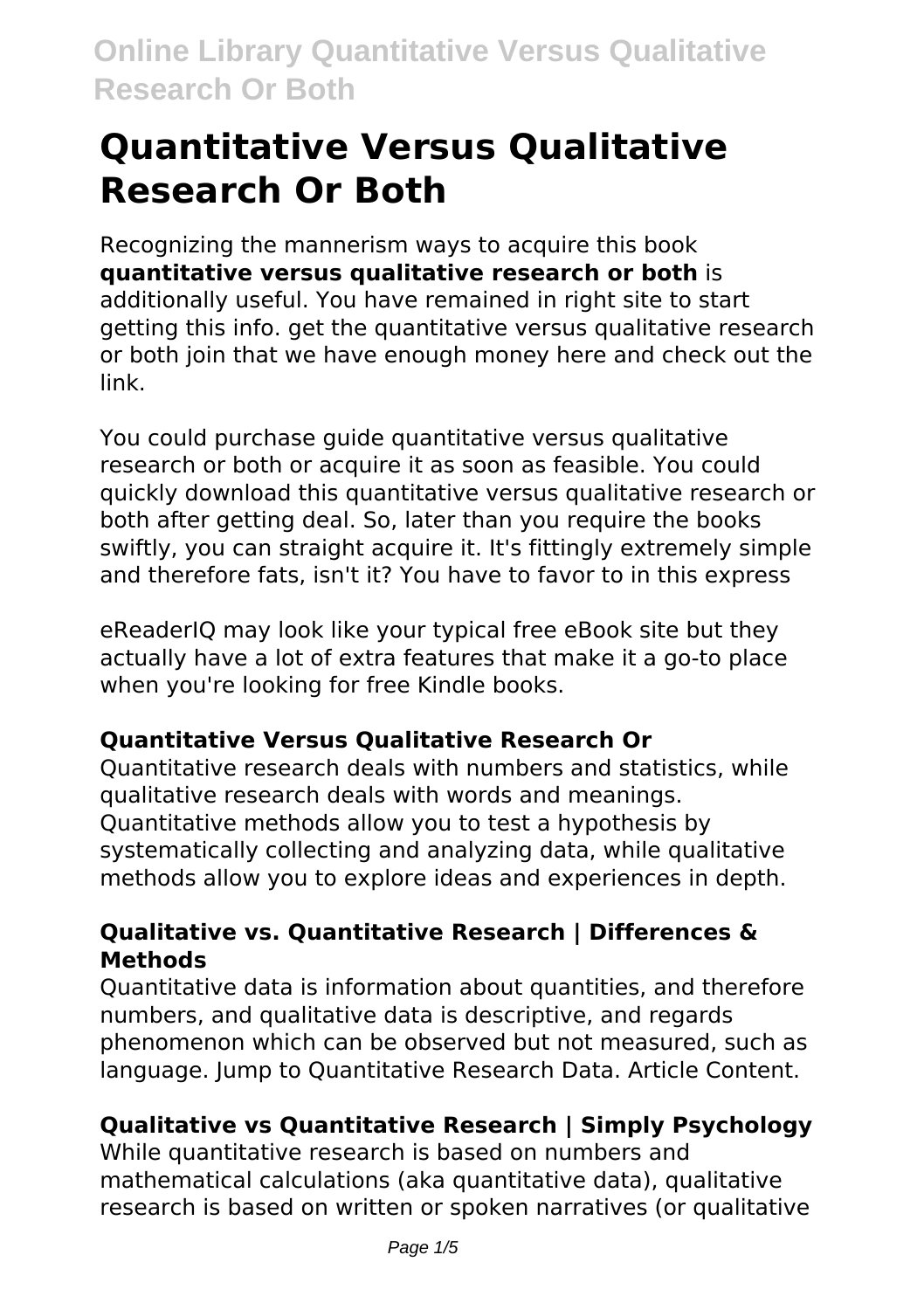data). Qualitative and quantitative research techniques are used in marketing , sociology , psychology , public health and various other disciplines.

#### **Qualitative vs Quantitative - Difference and Comparison ...**

Quantitative and qualitative research are supplementary methods that one can combine in their surveys in order to get results that are both meaningful - as well as wide-reaching. In order to attain the best results from these research methods, it is essential to understand the differences between them.

#### **Quantitative vs Qualitative | Differences of research methods**

Quantitative and qualitative research are complementary methods that you can combine in your surveys to get results that are both wide-reaching and deep. Simply put, quantitative data gets you the numbers to prove the broad general points of your research. Qualitative data brings you the details and the depth to understand their full implications.

#### **Understand Qualitative vs Quantitative Research | SurveyMonkey**

Qualitative Research is primarily exploratory research. It is used to gain an understanding of underlying reasons, opinions, and motivations. It provides insights into the problem or helps to develop ideas or hypotheses for potential quantitative research. Qualitative Research is also used to uncover trends in thought and opinions, and dive deeper into the problem.

#### **Difference between qualitative and quantitative research.**

Quantitative designs can be experimental, quasi-experimental, descriptive, or correlational. Qualitative is usually more subjective, although like quantitative research, it also uses a systematic approach. Qualitative research is generally preferred when the clinical question centers around life experiences or meaning.

### **Understanding Quantitative and Qualitative Approaches**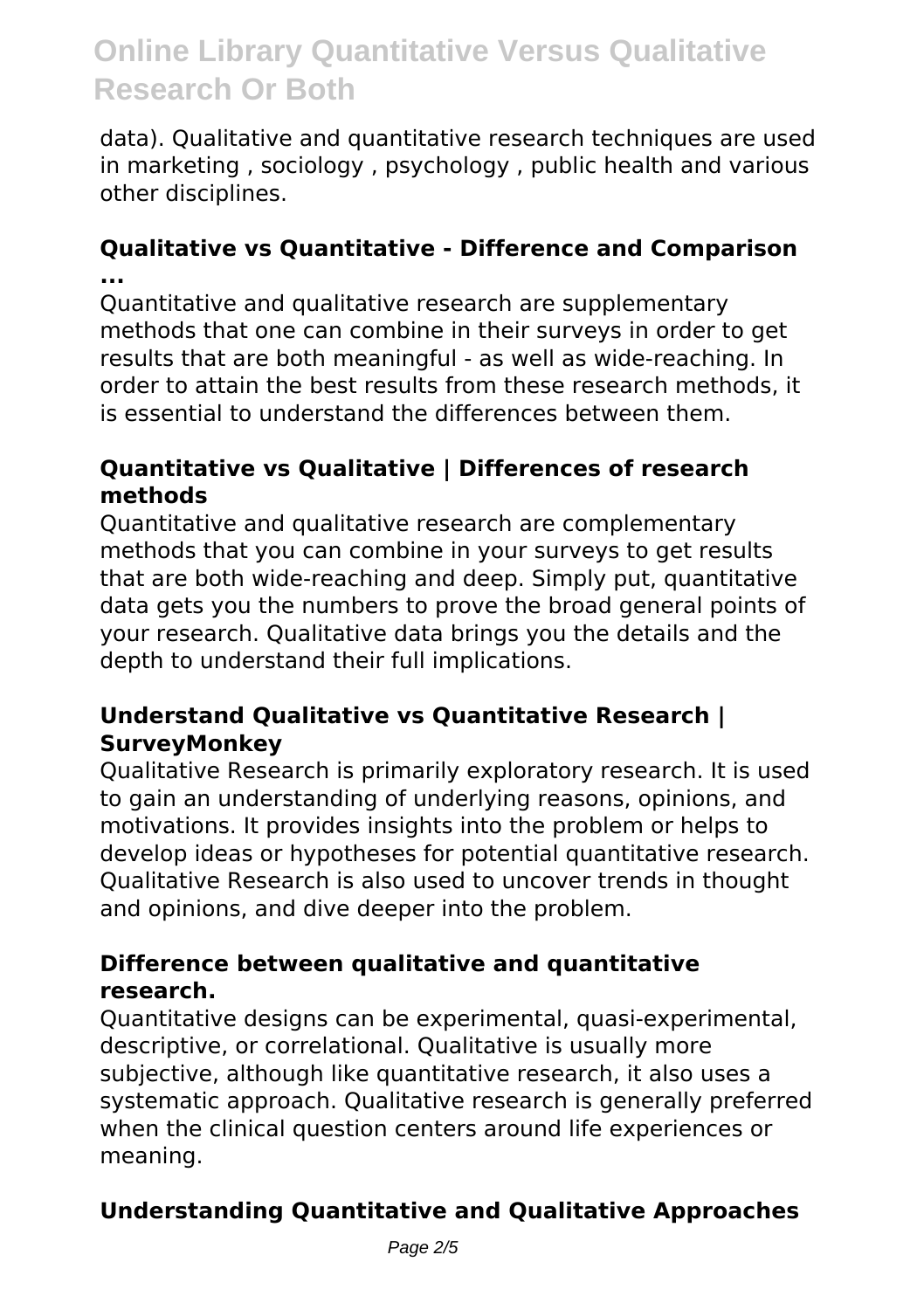While quantitative research can tell you when, where, and how often things happen, qualitative research looks at the "why" and "how." Qualitative research produces observations, notes, and descriptions of behavior and motivation. Research methods in this category include:

#### **Qualitative Vs. Quantitative Research**

Contrary to qualitative data, quantitative data is statistical and is typically structured in nature – meaning it is more rigid and defined. This type of data is measured using numbers and values, which makes it a more suitable candidate for data analysis.

#### **Qualitative vs Quantitative Data – What's the Difference?**

Qualitative data typically consists of words while quantitative data consists of numbers. However, all qualitative data can be coded quantitatively. Anything that is qualitative can be assigned meaningful numerical values. These values can be manipulated to achieve greater insight into the meaning of the data and examine specific hypotheses.

#### **Qualitative vs. Quantitative - Loyola Marymount University**

Quantitative vs. Qualitative Data Research data can be placed into two broad categories: quantitative or qualitative. Quantitative data are used when a researcher is trying to quantify a problem, or address the "what" or "how many" aspects of a research question. It is data that can either be counted or compared on a numeric scale.

#### **Qualitative vs. Quantitative - Data Module #1: What is ...**

40 Chapter 3 • Quantitative Versus Qualitative Research, or Both? An example of this design is a study completed by Al-Kandari, Vidal, and Thomas (2008) examining the relationship between a health promoting life-style and body mass index among college students in Kuwait. The study sam-

#### **Quantitative Versus Qualitative Research, or Both?**

Qualitative research is one which provides insights and understanding of the problem setting. It is an unstructured,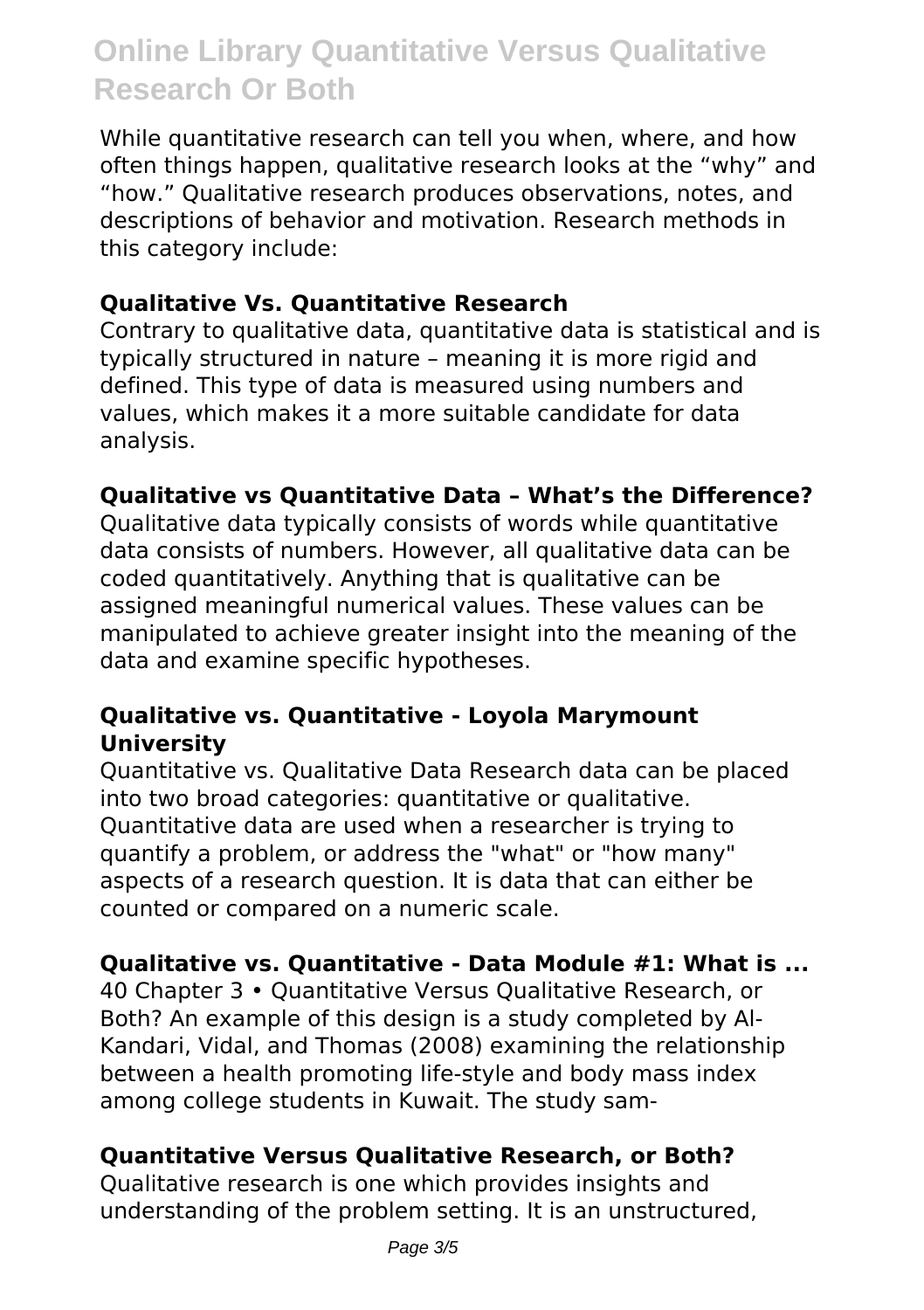exploratory research method that studies highly complex phenomena that are impossible to elucidate with the quantitative research. Although, it generates ideas or hypothesis for later quantitative research.

#### **Difference Between Qualitative and Quantitative Research ...**

Since quantitative research has well-established strategies and methods but qualitative research is still growing and becoming more differentiated in methodological approaches, greater ...

#### **(PDF) Qualitative vs Quantitative Research**

The main difference between quantitative and qualitative research is that quantitative research can include statistical data and method whereas qualitative research involves no statistical data. A research study can also use both these methods to analyse a phenomenon. This article looks at, 1.

#### **Difference Between Quantitative and Qualitative Research ...**

There are two general types of research, qualitative and quantitative. All research articles can be classified as having a qualitative, quantitative, or mixed methods (using both methods) methodology. Qualitative Research -investigations which use sensory methods such as listening or observing to gather & organize data into patterns or themes

#### **Qualitative versus Quantitative Research: Evidence Based ...**

Unlike quantitative research, qualitative research is typically unstructured and exploratory in nature. In this case, the researcher is not interested in determining objective statistical conclusions or in testing a hypothesis, but rather in gaining insights about a certain topic.

#### **Quantitative vs. Qualitative Research**

Quantitative research. Qualitative research. Considered hard science. Considered soft science. Objective. Subjective. Deductive reasoning used to synthesize data. Inductive reasoning used to synthesize data.